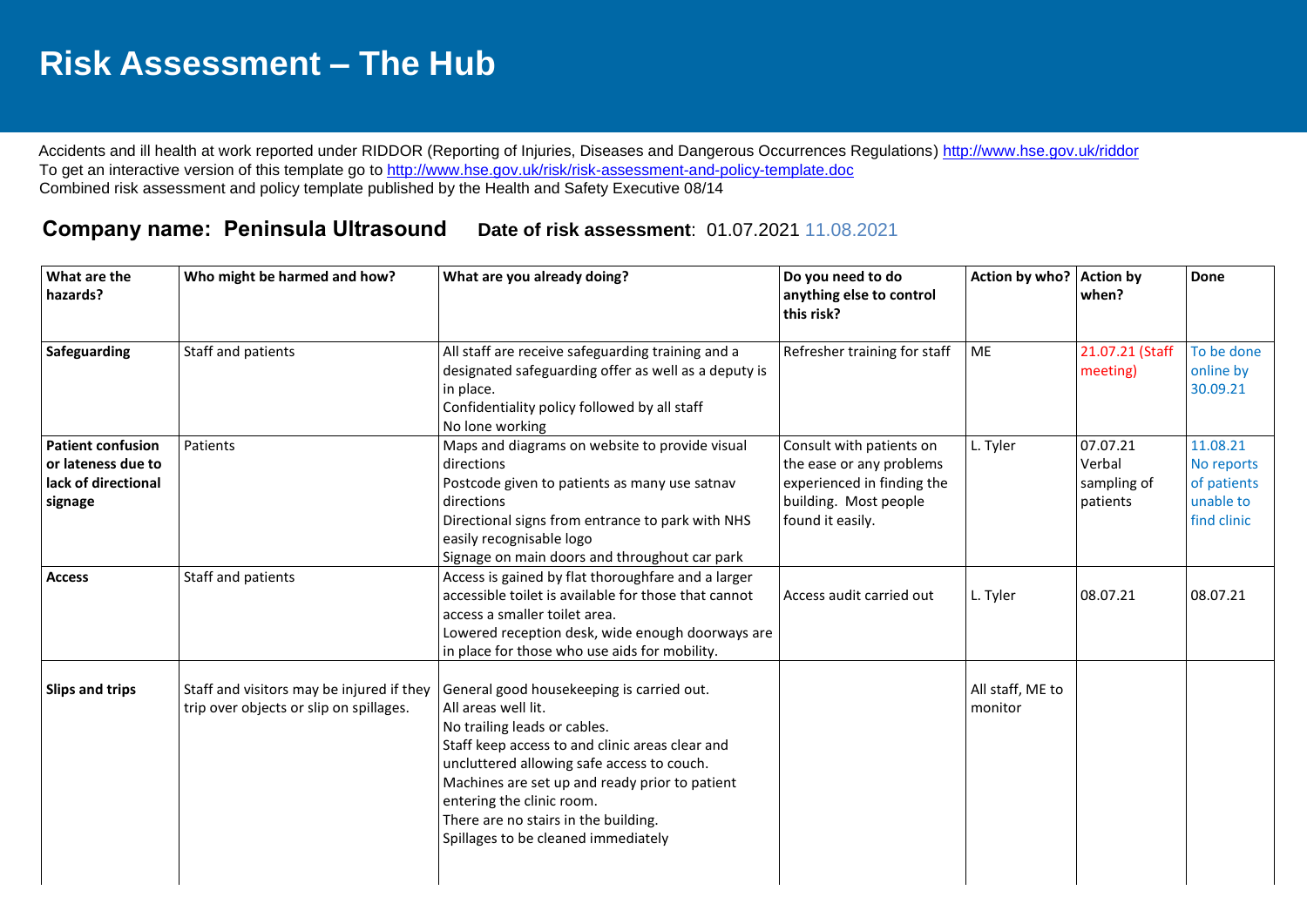| Fire                                                           | Staff, patients, on-site contractors if<br>any                                                                          | Evacuation procedure followed<br>Fire alarms tested weekly and fire extinguishers<br>checked yearly<br>Fire assembly point is available                                                                                                                                                                                                                                                                                                                                                            |                                                                                                                                                 |                             |          | Fire action<br>plan due by<br>ME,<br>premises<br>manager<br>31.08.21 |
|----------------------------------------------------------------|-------------------------------------------------------------------------------------------------------------------------|----------------------------------------------------------------------------------------------------------------------------------------------------------------------------------------------------------------------------------------------------------------------------------------------------------------------------------------------------------------------------------------------------------------------------------------------------------------------------------------------------|-------------------------------------------------------------------------------------------------------------------------------------------------|-----------------------------|----------|----------------------------------------------------------------------|
| <b>Manual handling of</b><br>portable<br>ultrasound<br>machine | Staff risk injuries or back pain from<br>handling mobile scanning units.                                                | Machine is contained in a bag on wheels to reduce<br>the need for lifting.<br>Machine is of a size (cabin luggage) that is<br>appropriate to be lifted and carried by one person.                                                                                                                                                                                                                                                                                                                  | Staff to report any changes<br>to physical capacity which<br>might make them more<br>likely to sustain an injury<br>while handling the machine. | All staff, ME to<br>monitor |          |                                                                      |
| Injury to patient or<br>staff during access<br>to the couch    | Patient risks injury while climbing on to<br>the couch.<br>Staff injury in supporting a patient to<br>access the couch. | Rise and fall couches are used in all clinic rooms<br>with the weight restriction being adhered to.<br>Staff report any near misses or incidents that may<br>result in injury to either party to management team<br>in order for practice to be reviewed.<br>Referral form gives information on additional<br>mobility needs that patients may have and forms<br>where 'mobility needs' are ticked, are returned to<br>referral team for forwarding to the hospital where<br>hoists are available. |                                                                                                                                                 | All staff, ME to<br>monitor |          |                                                                      |
| Minor injuries or<br>incidents of illness                      | Staff and patients                                                                                                      | First Aid kits in kitchen area<br>2 x trained first aiders who work full-time<br>All clinic staff have Basic Life Support Skills training<br>(due now)<br>All staff have access to phones to call 999 in case of<br>an emergency                                                                                                                                                                                                                                                                   |                                                                                                                                                 | ME                          | 21.07.21 |                                                                      |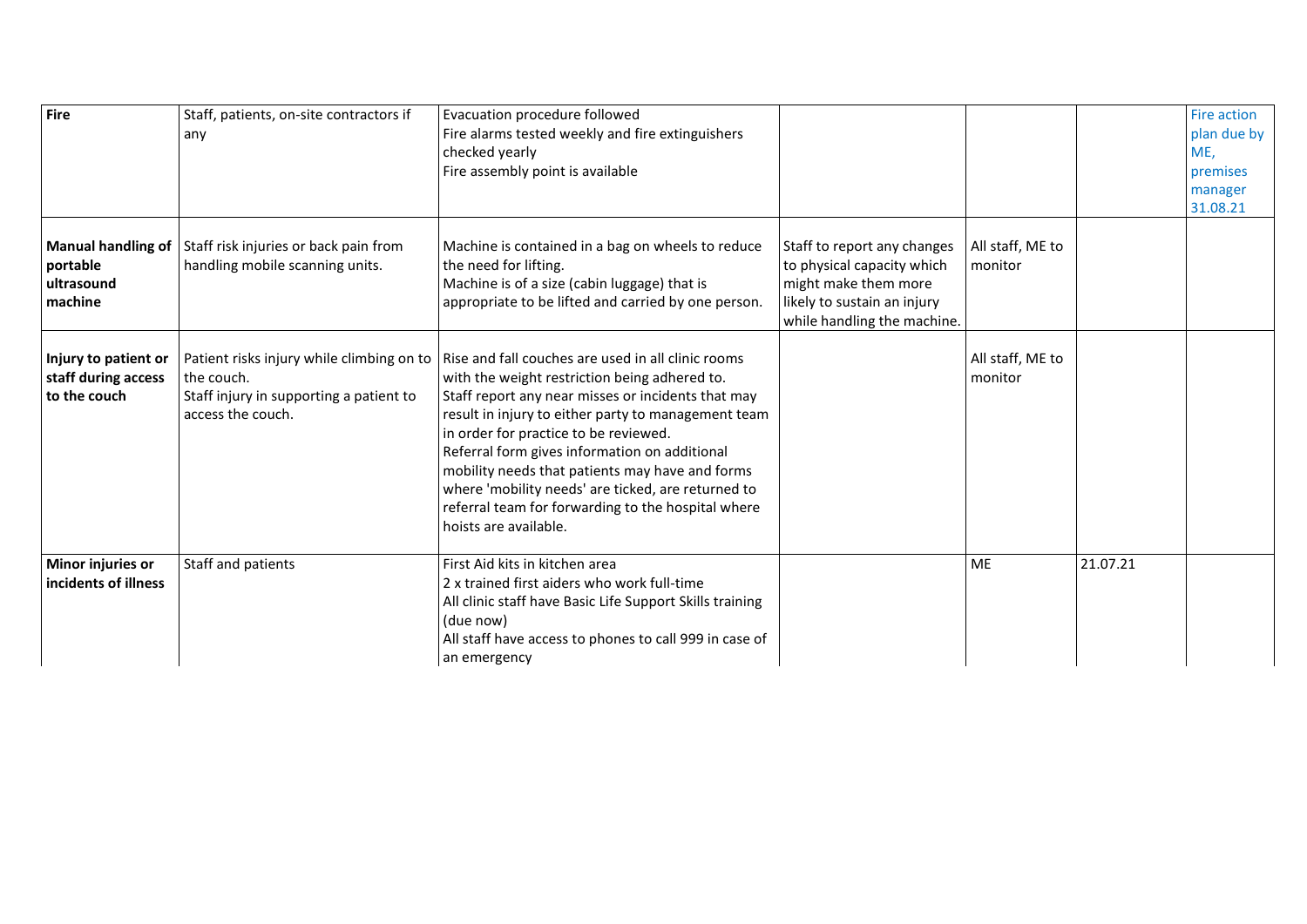|--|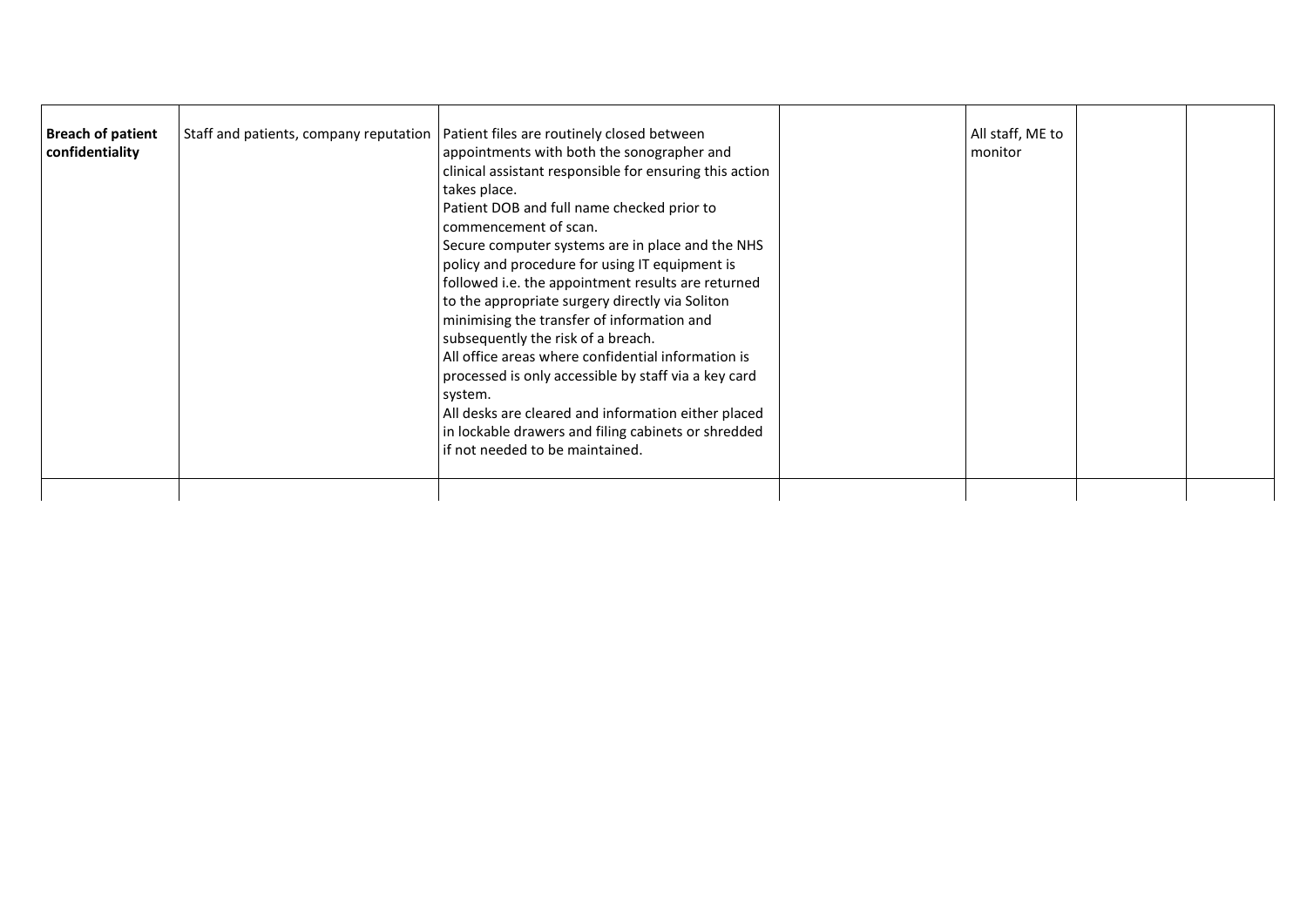| <b>Health and</b><br>hygiene, infection<br><b>Control including</b><br>risk of COVID-19 | Staff and patients | All toilets have hand wash, sanitiser and hand<br>towels for hand hygiene.<br>All bins are emptied daily in clinic rooms and toilets<br>Good hand hygiene followed according to infection<br>control policy.<br>Sufficient couch roll is available in clinic rooms and<br>is always and changed and disposed of after each<br>scan.<br>Couch and probe cleaned with appropriate cleaning<br>materials after each scan.<br>Fresh PPE (gloves, apron) is used for each patient<br>and disposed of between patients.<br>Masks are medical grade and changed twice a day<br>or if they get wet.<br>Clinic rooms are cleaned daily and between each<br>patient.<br>Individuals who suspect that they may have<br>contracted COVID-19 are advised by signage on<br>surgery doors not to enter but to return home and<br>contact 111 instead.<br>Patients attend appointments alone and wear a<br>mask for the length of the appointment.<br>All staff informed by email on updated advice from<br>Department of Health.<br>Additional Infection Control risk assessment to be<br>followed |  | All staff, ME to<br>monitor |  | Cleaning<br>checklists in<br>use and<br>cleaning<br>contract set<br>up |
|-----------------------------------------------------------------------------------------|--------------------|-------------------------------------------------------------------------------------------------------------------------------------------------------------------------------------------------------------------------------------------------------------------------------------------------------------------------------------------------------------------------------------------------------------------------------------------------------------------------------------------------------------------------------------------------------------------------------------------------------------------------------------------------------------------------------------------------------------------------------------------------------------------------------------------------------------------------------------------------------------------------------------------------------------------------------------------------------------------------------------------------------------------------------------------------------------------------------------|--|-----------------------------|--|------------------------------------------------------------------------|
|-----------------------------------------------------------------------------------------|--------------------|-------------------------------------------------------------------------------------------------------------------------------------------------------------------------------------------------------------------------------------------------------------------------------------------------------------------------------------------------------------------------------------------------------------------------------------------------------------------------------------------------------------------------------------------------------------------------------------------------------------------------------------------------------------------------------------------------------------------------------------------------------------------------------------------------------------------------------------------------------------------------------------------------------------------------------------------------------------------------------------------------------------------------------------------------------------------------------------|--|-----------------------------|--|------------------------------------------------------------------------|